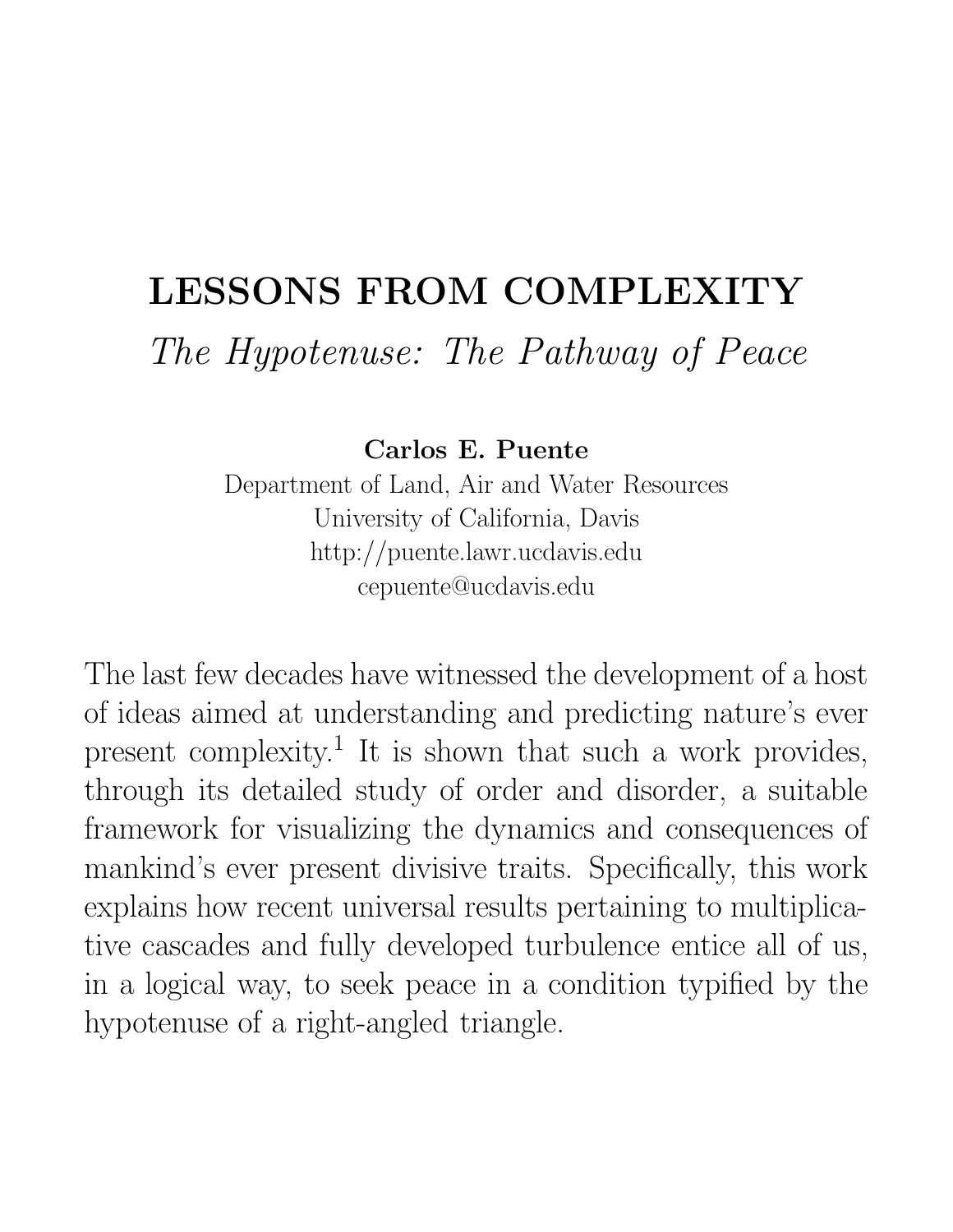## **Games for Kids**

Playing with modeling clay, recall the construction of generic multiplicative cascades. Start with a uniform bar cutting it into two pieces containing  $p = 70\%$  and  $q = 30\%$  of the mass. Then, mold the pieces uniformly, piling up the largest one and stretching the other, so that they form two contiguous rectangles having equal size. Repeat the process ad infinitum, as shown below.



A generic multiplicative cascade propagating imbalances. From a bar, (a), to  $2^{12}$  pieces arranged into 13 clay layers, (e).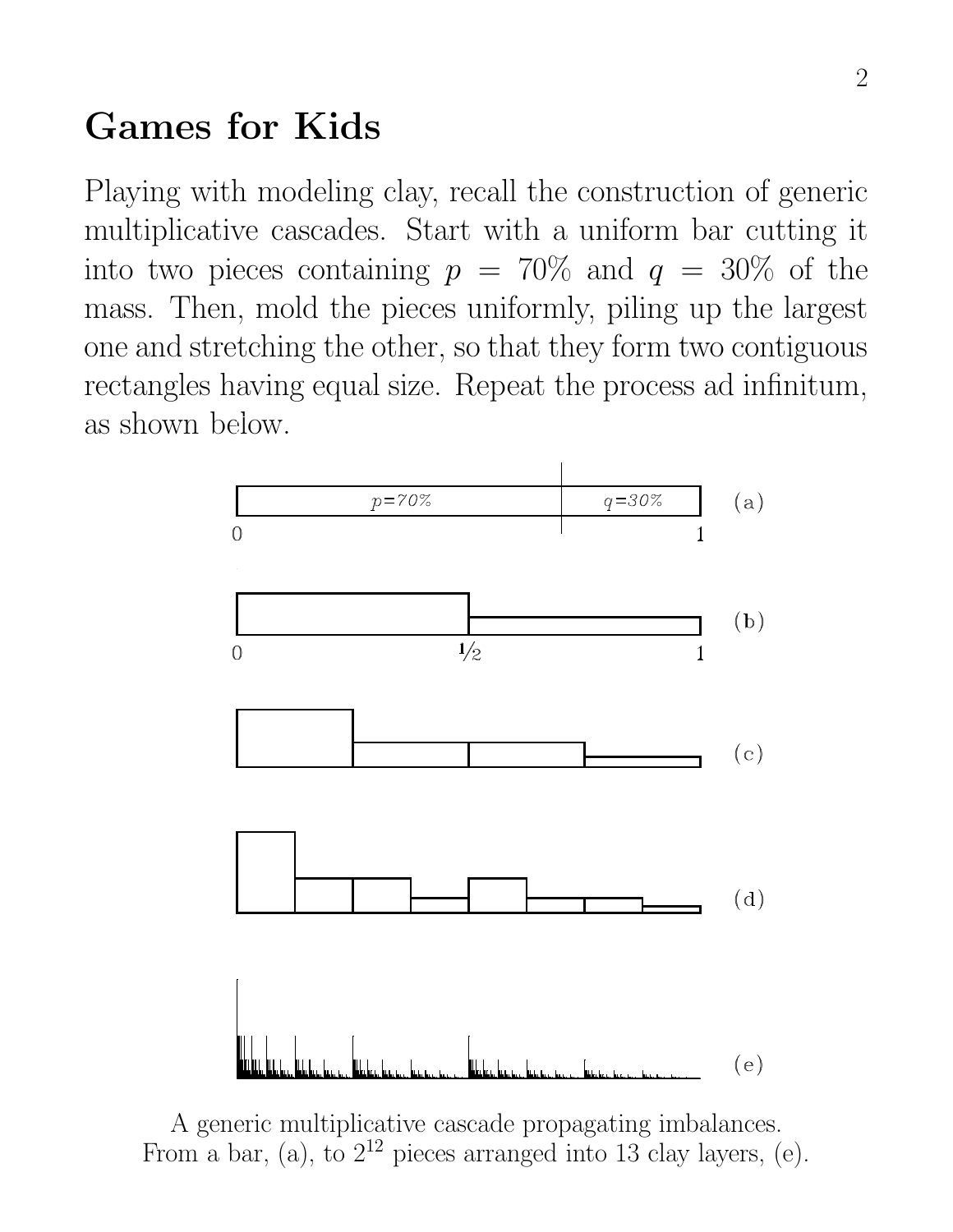After *n* levels of the construction, the bar is split into  $2^n$ pieces of size  $1/2^n$  whose masses correspond to the expansion of  $(p+q)^n$ , yielding  $(n+1)$  clay layers arranged according to Pascal's triangle. This divisive game produces a skewed **multifractal** object made of finely intercalated "**thorns**" supported by intertwined Cantor **dusts**. <sup>2</sup> The clay concentrates on a few isolated spikes, yielding 80% of the mass on the tallest 20% thorns, just after 16 levels.

Recall now the construction of a uniform measure over a Cantor set, cutting a bar by the middle and piling up left and right, while leaving holes of proportion 1/3.



A generic multiplicative cascade spreading disunity. From a bar, (a), to eight dispersed pieces, (d).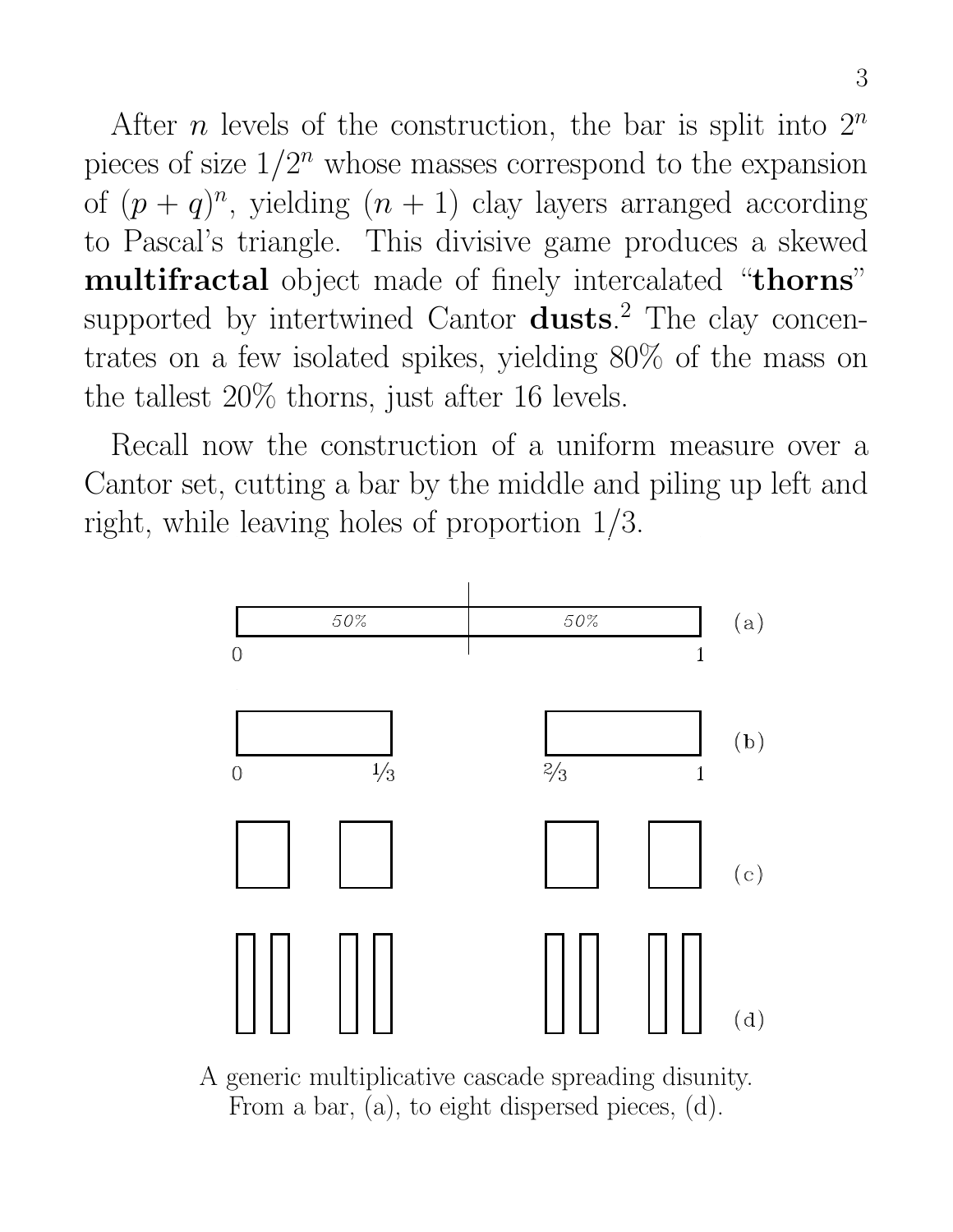After *n* levels of this construction, the bar is split into  $2^n$ disjoint pieces of horizontal size  $1/3^n$  and mass  $1/2^n$ , yielding thorns that grow to infinity as  $(3/2)^n$  while supported by triadic Cantor dust.

This second cascade turns out to be intimately related to the first one, for if the hole size is changed from  $1/3$  to a general size  $h$ , then the resulting dusts match the non-contiguous organization of equally sized thorns on the first cascade, with denser layers requiring smaller hole sizes h and vice versa.<sup>2</sup>

## **Accumulated Resources**

As the objects generated by both cascades grow without bound, it is convenient to portray their accumulated masses, from the beginning up to an arbitrary point  $x$ .

The obtained boundaries below reflect the dynamics of the games, as follows. The *notches* on the *"cloud"* associated with the first game correspond to the sequence of pile ups and stretches: 70% of the mass happens from 0 to  $x = 1/2$ , 49% up to 1/4, and so on. The *plateaus* found for the second game are related to the holes of the successive pile ups: 50% of the mass happens from the beginning to  $x = 1/3, 25\%$ up to the ninth part, and so on. For comparison purposes, the graph also includes the *straight* cumulative distribution corresponding to the original bar, that is, the common level **zero** on both games.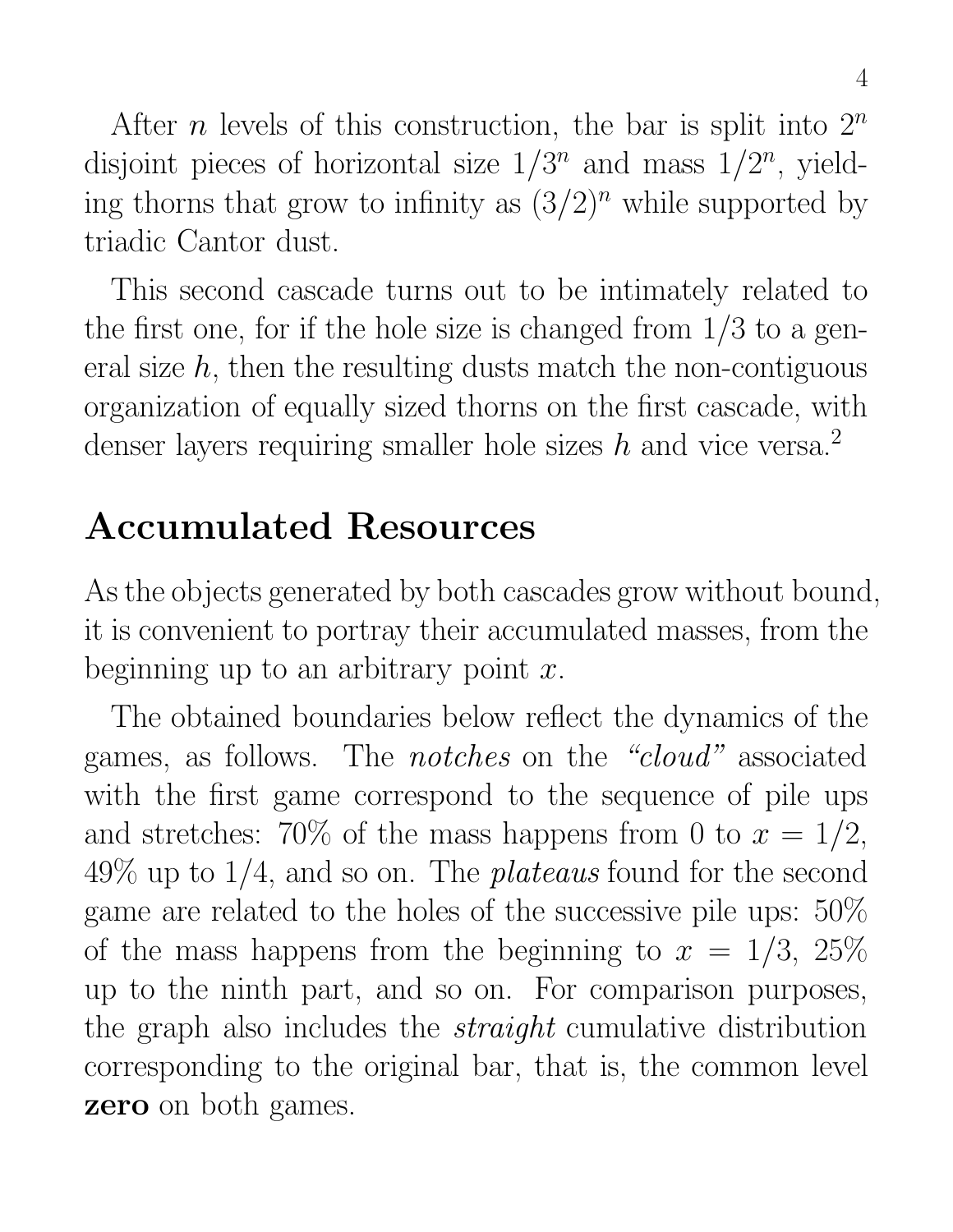

Accumulated clay (right) corresponding to objects (left) generated by: (a) propagating imbalances, (b) spreading disunity, and (c) maintaining the initial bar.

The accumulated objects of the games turn out to be rather peculiar, for if one were to parachute on them from above, upon landing one would falsely believe that they are flat, that is, one would think to have landed on top of the uniform bar of clay. Irrespective of their **imbalances**,  $p \neq 1/2$ , or **holes**,  $h \neq 0$ , such rugged boundaries define **devil's staircases** whose lengths from their initial and final points equal **two** units, that is, one unit horizontally plus one vertically.<sup>2</sup>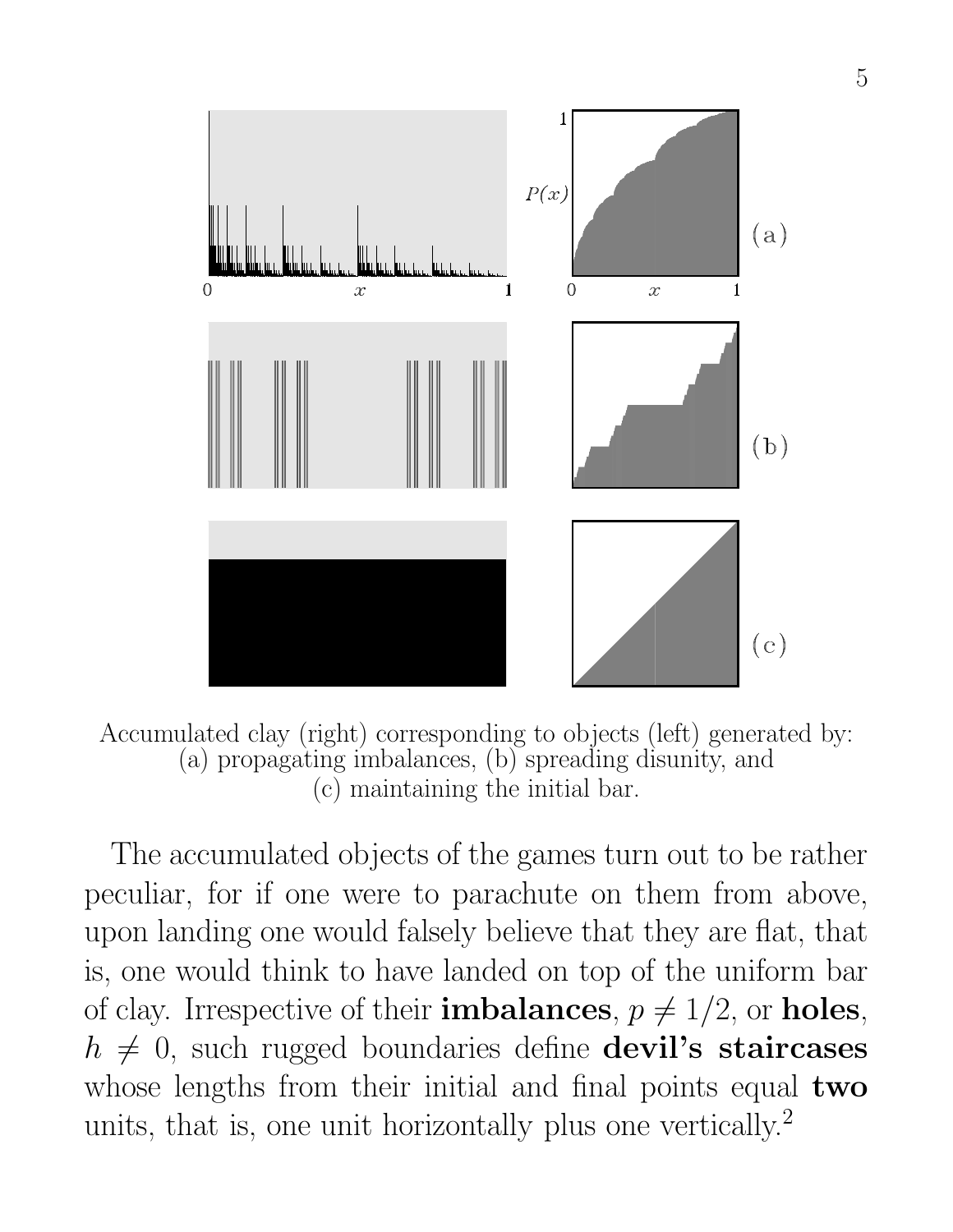These accumulated sets and also those defined by more general multiplicative cascades, for example: combining arbitrarily the generic games (i.e., having constructs that use both imbalances and holes), splitting the bar of clay in more than two pieces, and using chance to define the associated partitions from level to level, all ultimately yield *maximal* lengths, as they "travel" by the **legs** of the right-angled triangle associated with level zero.

There is **only** one case, within a sea of probabilities, that does not destroy the *unity* and true *equilibrium* of the original bar, and that corresponds to the proverbial "fifty-fifty" (i.e.,  $p = 1/2$  and  $h = 0$ ) that results in the *aligned* **hypotenuse** and the *minimal* distance of  $\sqrt{2} \approx 1.4142...$ 

### **The Power of the Air**

When the Reynolds number is high, the air's internal *cohesion* is shattered and it flows in an intermittent and irregular fashion that is nicely captured by the progressive breaking (precisely by  $70\%$ ) implied by the first cascade.<sup>3</sup>

As depicted next, one-dimensional observations of natural turbulence, and also for other turbulent flows gathered in the laboratory, have been recently found to be **universally** consistent with a *multiplicative cascade* of *eddies*, that divide precisely according to the proportions shown: the "offspring" eddies have half the size of their "parent" and they transport respectively 70 and 30% of their parent's energy.<sup>4</sup>−<sup>5</sup>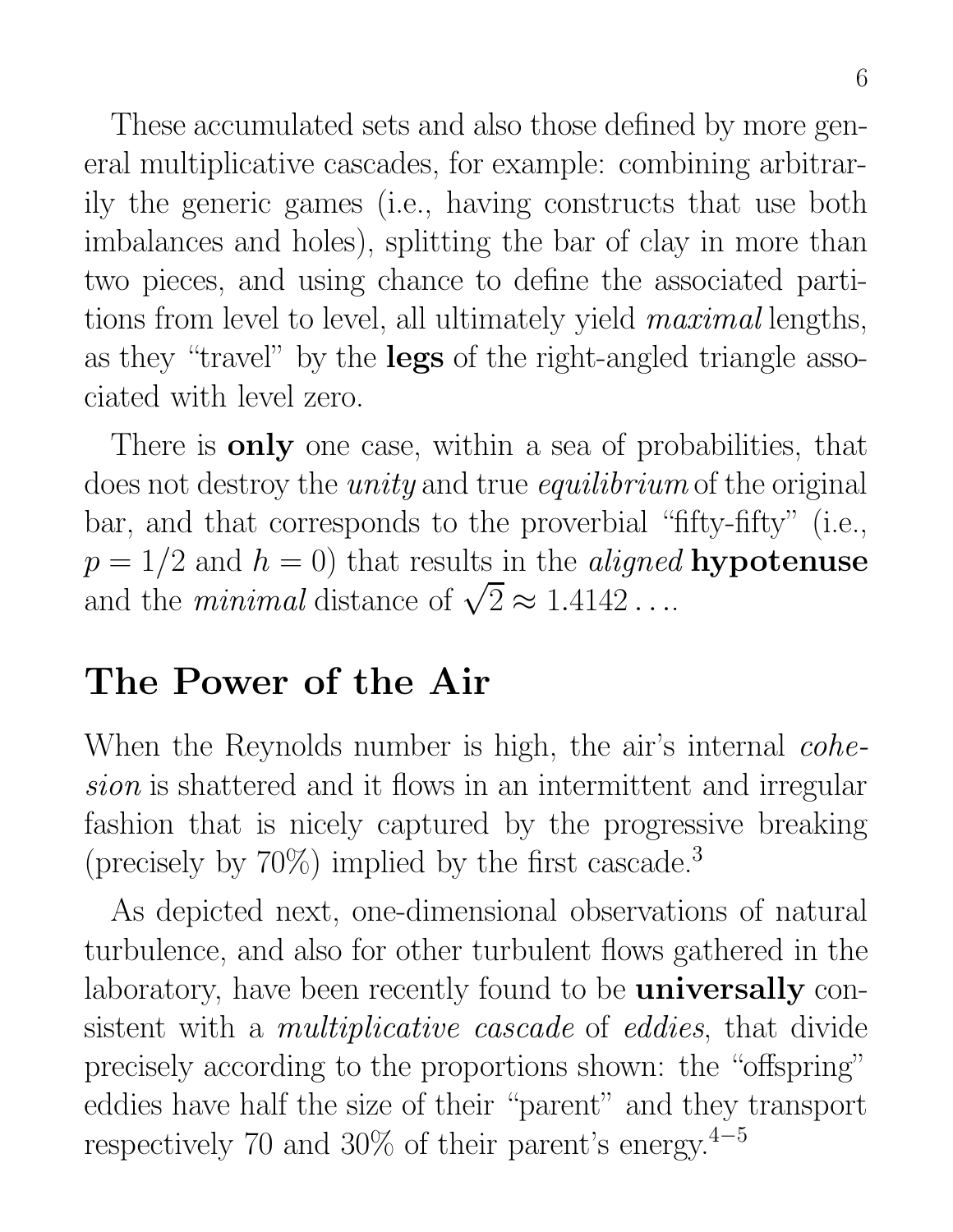

A multiplicative cascade of eddies in fully developed turbulence.

Although these results do not allow making predictions of this common condition known as *fully developed turbulence*, for the power of the air not always uses the 70% to the left but rather does it to both sides as guided by chance,  $4$  the process describes the formation, everywhere on earth of *violent* thorns and explains the ultimate fate of division in the eventual **dissipation** of all energy in the form of heat.

### **The Games and the World of Politics**

As a simple repetitive cascade captures the complexity of natural turbulence and as various generalizations of the games herein have been found useful to represent other intricate divisive processes, it is reasonable to employ such notions, certainly combining them and adding randomness, in order to illustrate the possible pathways that give rise to the "*turbulence*" we experience in our modern world.

In this spirit, the simple cascade games may be used to describe the inherent dynamics of the systems that have gov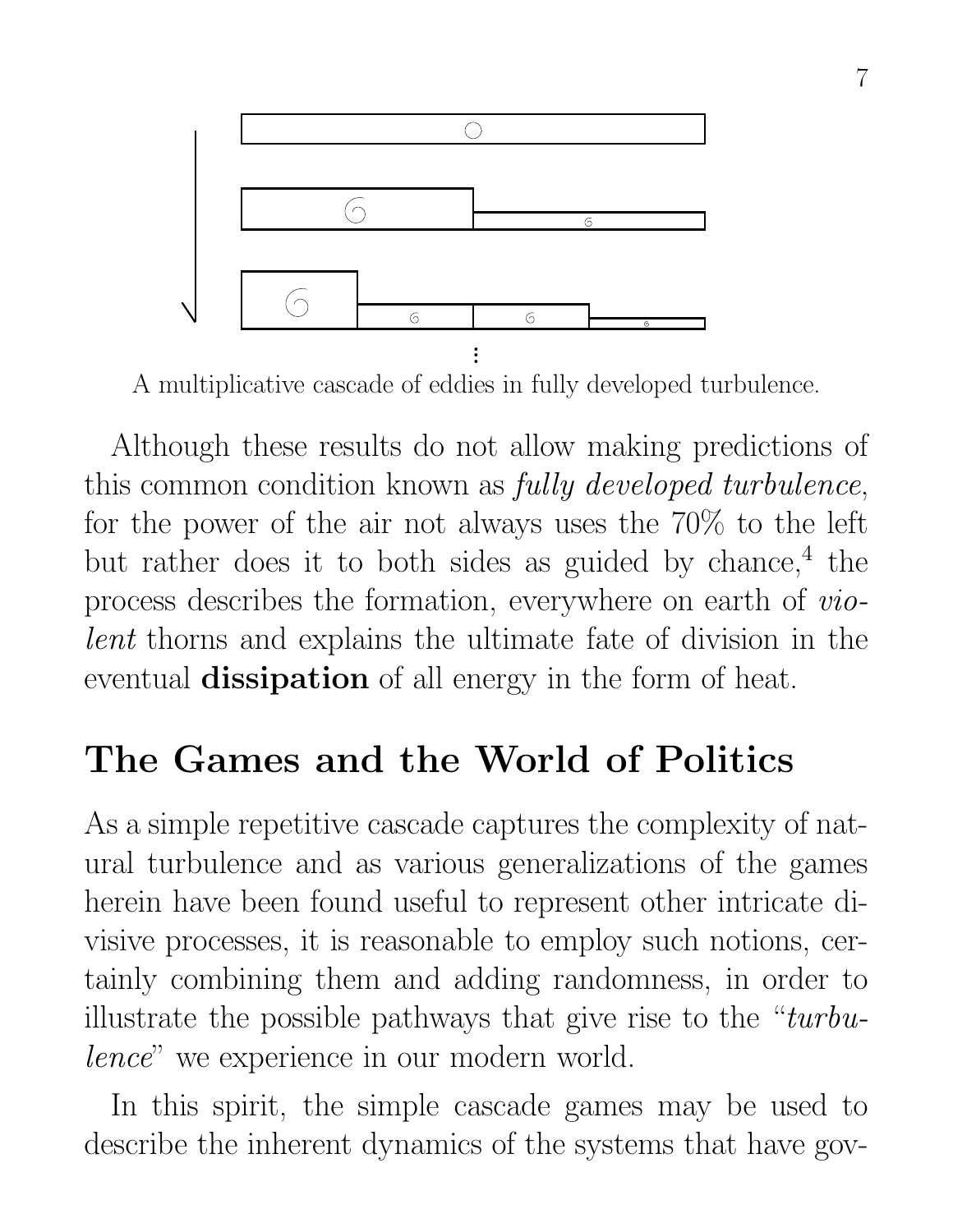erned the world, as follows. While the first generic game helps us visualize the proliferation of economic imbalances and the resulting distrust of competition in capitalistic societies, the second game allows us to sense the futility of totalitarian regimes whose stubborn trapping of dissenting voices into "holes" utterly destroys unity.

Although these observations may appear to be "too simplistic," the cascades also allow us to view the ultimate and historic consequences of the world's political and economic systems. On the one hand, the unexpected but predictable dissipation of communism due to its rather empty and false "equality" and, on the other, the misery experienced by many in the world today and the further dangers posed by the thorny game of globalization.

In this regard, the first game offers a rather poignant warning against current policies by the "civilized world," as the very object produced by such a cascade after  $n = 20$  levels closely matches the distribution of wealth of the most powerful nation on earth, precisely when  $p = 70\%$ . In fact, simple calculations using Pascal's triangle reveal a close match for the wealth of the richest 5, 10, 20, and 40 percentiles in the **United States**, that is, in order, 59 (57), 71 (70), 84 (84), and 95% (95) of the resources, with the cascade values given in parenthesis.<sup>6</sup>

Although the wealth of the richest  $1\%$  in 1998 is underestimated by such a cascade, 38% (30), the simple game help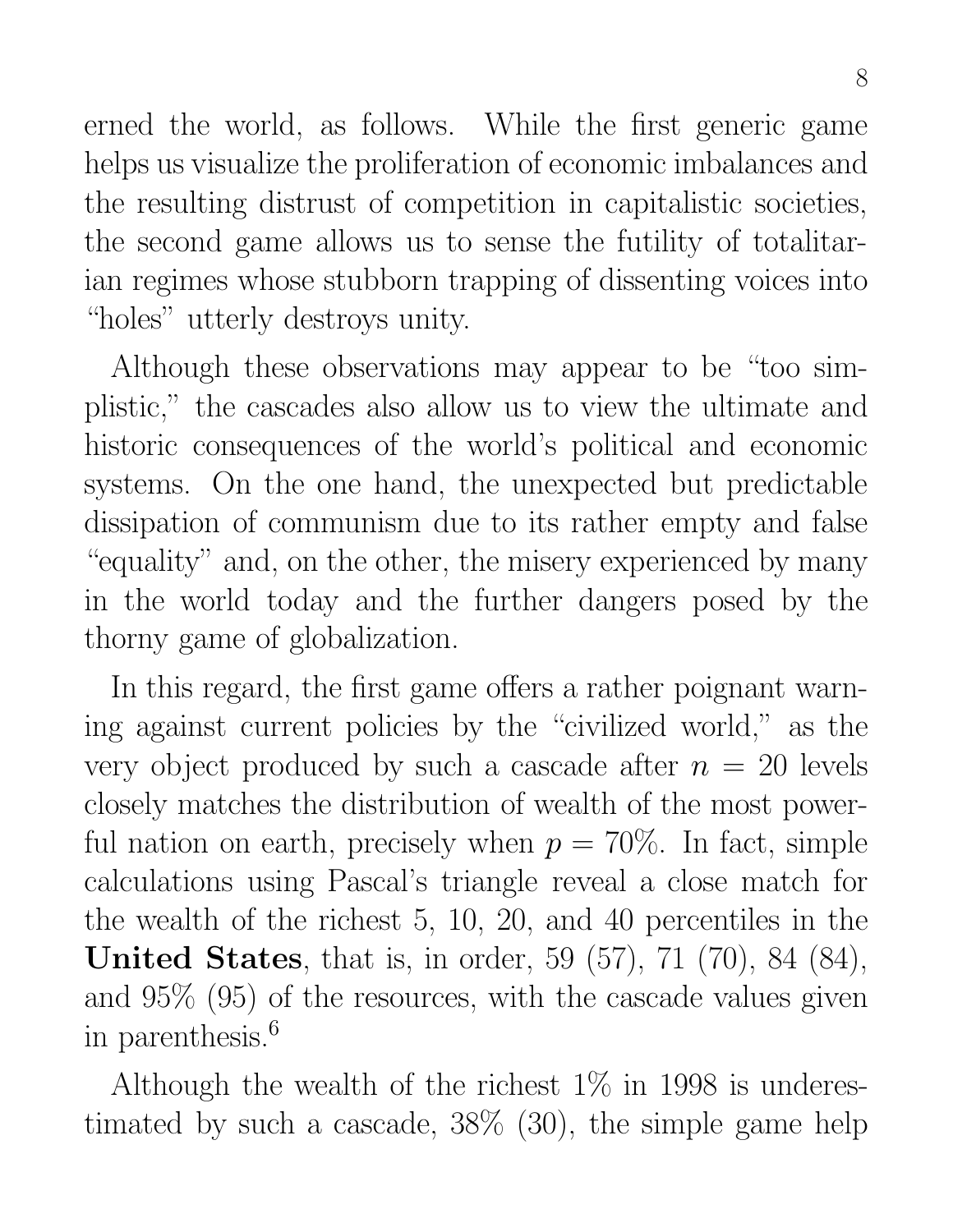us imagine what would happen if imbalances persist, either as n or p increases, or both.<sup>7</sup> For even if current conditions are termed "stable" and "prosperous" by experts, it is easy to foresee an "unhealthy" future.<sup>8</sup> For as kids everywhere know and as the laws of physics assure us, the game of imbalances ends as the game of disunity does: with "all biting the dust."

## **The Games and our Quest for Peace**

Clearly, the simple ideas herein also apply to us as individuals, as the cascades reflect and encompass our ever changing attitudes. But the notions also provide a positive image, for they allow us to contemplate the *balanced* state where we all may experience **friendship** and **peace**.

As may be appreciated, to break or to mend equilibrium is our ultimate decision. For we, as kids that we are, may choose to "sail" the natural cascade in reverse, exchanging a selfish spiral  $(r = e^{-\theta})$ , and the symbolic  $2/3 = 0.666...$  of any divisive game,<sup>9</sup> by an outward and loving one  $(r = e^{+\theta})$  that dreams a just future in order to restore **unity**. For in a rather graphical fashion, both arithmetically and geometrically,  $1 =$ 0.999 ..., as may be appreciated when mountains are cutdown and valleys are filled-in on any (multifractal) object that gives rise to a devil's staircase.

As the arrow of time basically engenders two distinct behaviors: either the shortest path that maintains **equilibrium**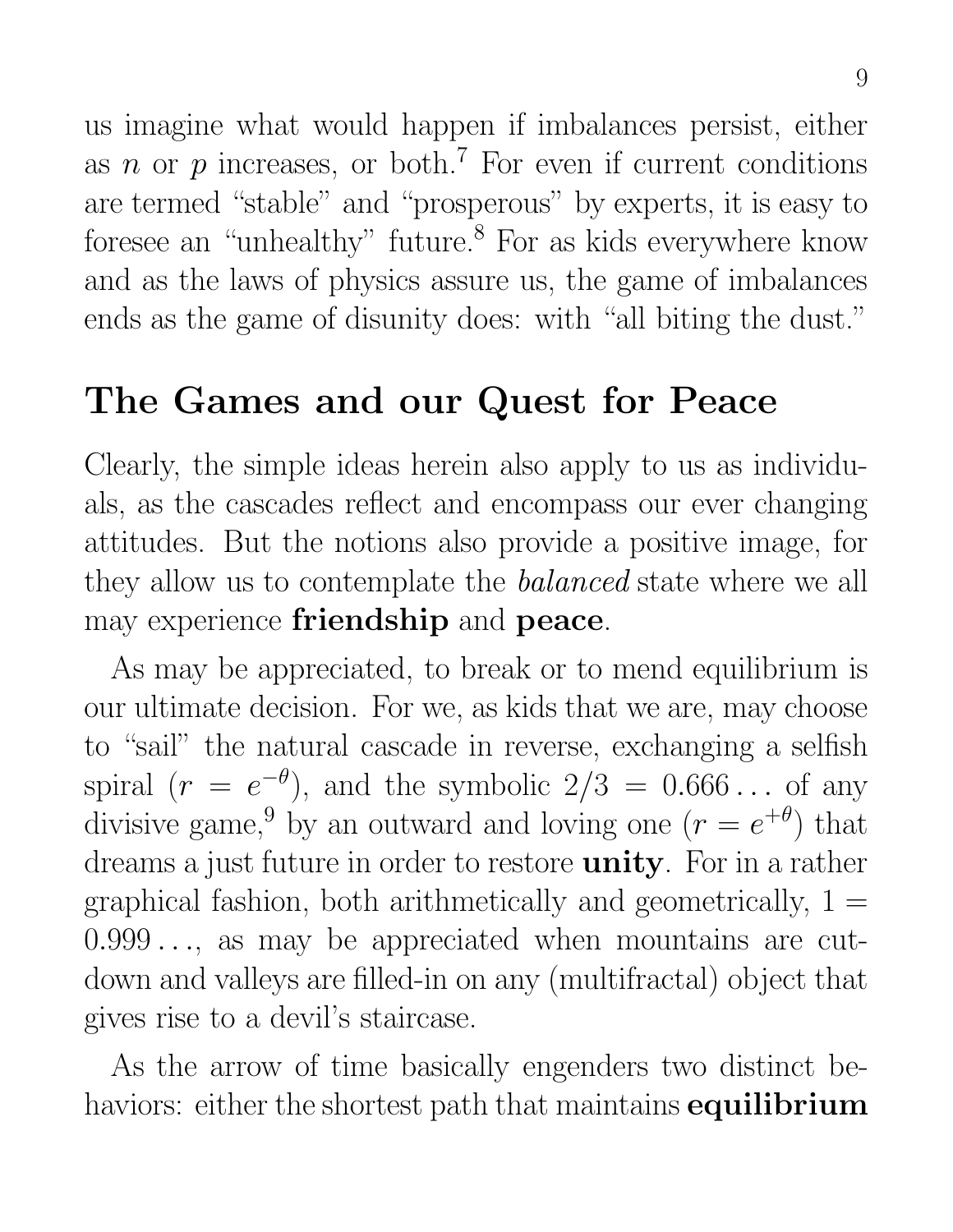or an evil stair that through fragmentation augments *entropy*, that is, either  $\sqrt{2}$  or 2, these observations remind us that it is wise to live life below the threshold.<sup>10</sup> For, it is thoughtful to augment our internal "*cohesion*" to repel the false lure of the superiority postures embedded in the pervasive cascades, that prevent us from truly standing together in solid and common high ground. $^{11}$ 



A multiplicative reparation of unity via integration.

These universal concepts reiterate that it is up to each one of us to find and to spread peace, for we may choose to break equilibrium using either cascade or their combinations, irrespective of the nation's political system in which we reside. These images also reaffirm that our most desired state is intimately related to *rectitude*, *balance*, *forgiveness*, *friendship*, and **love**, while its antithesis is associated to indifference, vengeance, hate (even against our enemies) and with any type of "inequality" or "discrimination" that produces distrust, emptiness, and ample loneliness.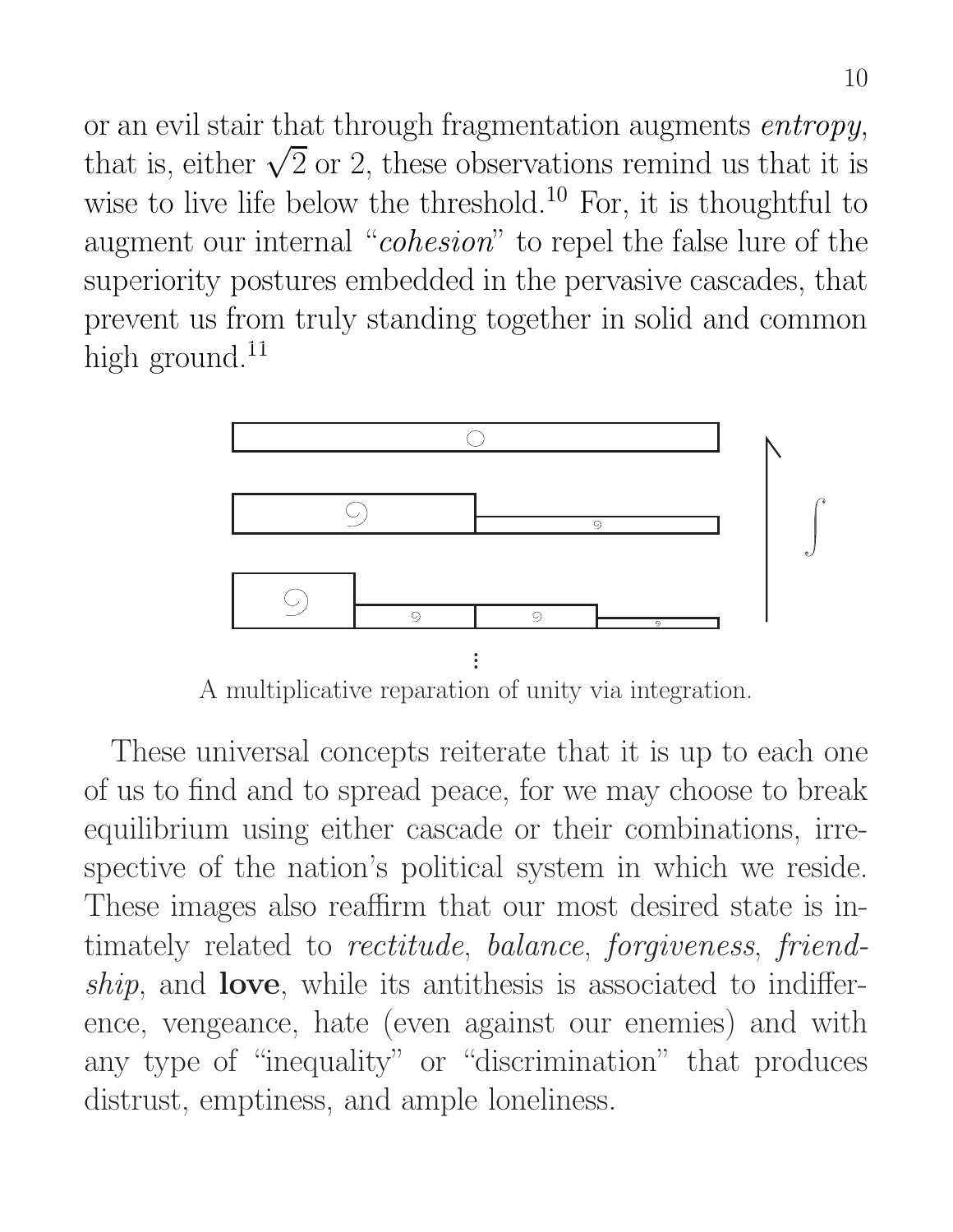For the common but anomalous states defined by our divisive traits are potently symbolized by the absurdity of "*walking over thorns*," a feared condition that may not be escaped via hallucinogens or other worldly distractions, but by our daring to live in solidarity helping one another.

The evils we all face are, at the end, very similar. As our seemingly distinct "power games" eventually yield ample dust and extreme separations (infinite in size if not corrected), some based on our relentless desire for wealth leading to obvious disparities (the first game), that is, \$, which is the opposite of the desired integration, the slender letter S; and others caused by trying to impose a given life-style by force (the second game), these reflections point us to a **unique pathway**, to one condition truly worthy for all, to one improbable but feasible organization that dismisses hypocrisy and terror, to one just state that "heals the wound" and respects all life, that is, to the one and only situation that allows us to find our common "**root**:" the plain and simple case symbolized by the precious and imperturbable hypotenuse,  $Y = X$ .

### **Acknowledgments**

This work is dedicated to Silvio Rodríguez, a brother and a watchman who, dazzled by the light and despite the wind, has known how to sow, with "thousand littles of love," the reason for equilibrium.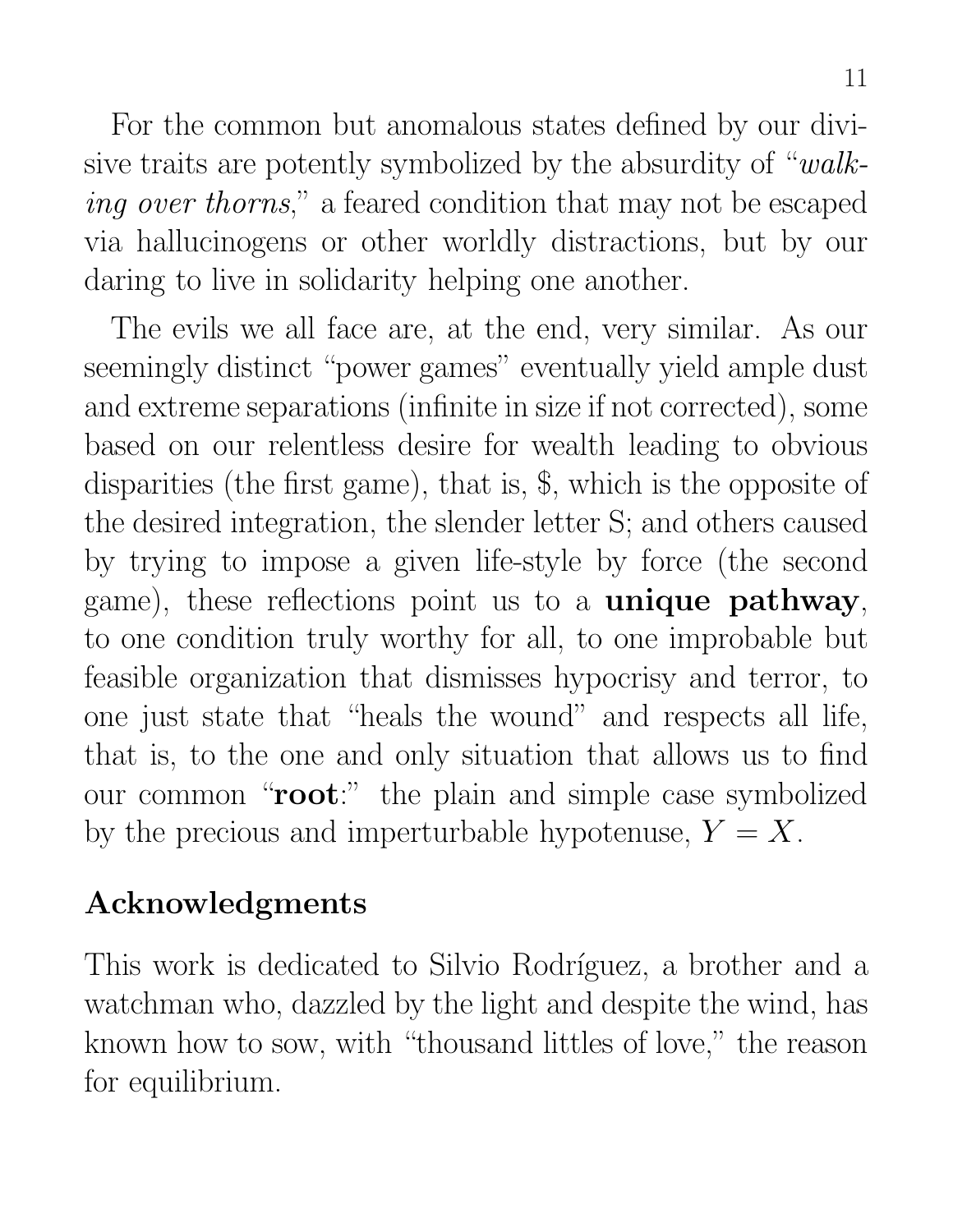## **Choices**

| Equilibrium    | Turbulence    |
|----------------|---------------|
| Calmness       | Violence      |
| Rectitude      | Wickedness    |
| Reconciliation | Separation    |
| $\int$         | $\mathcal{E}$ |
| $1 = 0.999$    | $2/3 = 0.666$ |
| Wholeness      | Emptions      |
| Life           | Death         |

### **REFERENCES AND NOTES**

- 1. For instance, B. B. Mandelbrot, *The Fractal Geometry of Nature*, (Freeman, 1982); P. Bak, *How Nature Works*, (Copernicus, 1996); and S. Wolfram, *A New Kind of Science*, (Wolfram Media Inc., 2002).
- 2. J. Feder, *Fractals*, (Plenum Press, 1988).
- 3. U. Frisch, *Turbulence*, (Cambridge University Press, 1995).
- 4. K. R. Sreenivasan, "Fractals and Multifractals in Fluid Turbulence," in *Annu. Rev. Fluid Mech.* **23**, 539 (1991).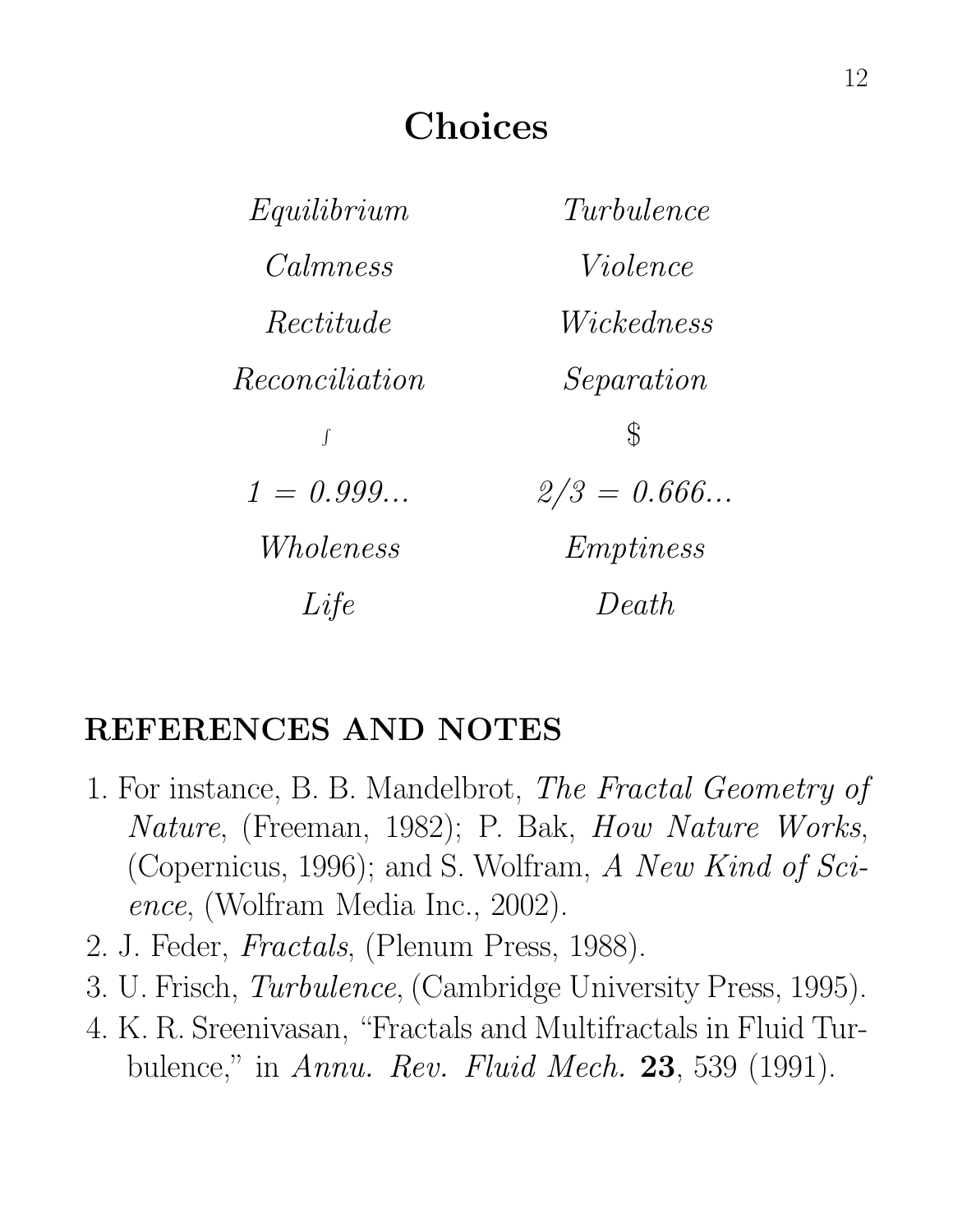- 5. The cascade model is due to pacifist L. F. Richardson, *Weather Prediction by Numerical Processes*, (Cambridge University Press, 1922).
- 6. For statistics on wealth see L. A. Keister, *Wealth in America,* (Cambridge University Press, 2000) and the web site www.globalpolicy.org. For information on globalization consider N. Hertz, *Silent Takeover: Global Capitalism and the Death of Democracy,* (Free Press, 2002).
- 7. If  $p = 70\%$  and  $n = 30$ , the richest 5, 10, and 20% on such a society would have, in order, 73, 84, and 92% of the wealth. If  $p = 75\%$  and  $n = 30$ , the disparities become, in order, 90, 95, and 98%.
- 8. Wealth distributions of countries throughout the world may be fitted via general random multiplicative cascades leading to devil's staircases.
- 9. The fraction 2/3 is found prominently in diverse (power) laws related to natural turbulence, for details see reference 3. Coincidentally, the poor in the world represent 2/3 of the population, H. de Soto, *The Mystery of Capital*, Basic Books, 2000.
- 10. Although a bit of turbulence may be welcomed when it shapes our characters, it is best to avoid its ultimate consequences. This means lowering the "velocities in our lives," diminishing our "characteristic lengths," and augmenting our "viscosities."
- 11. If one parachutes into the hypotenuse, one surely slides into the origin!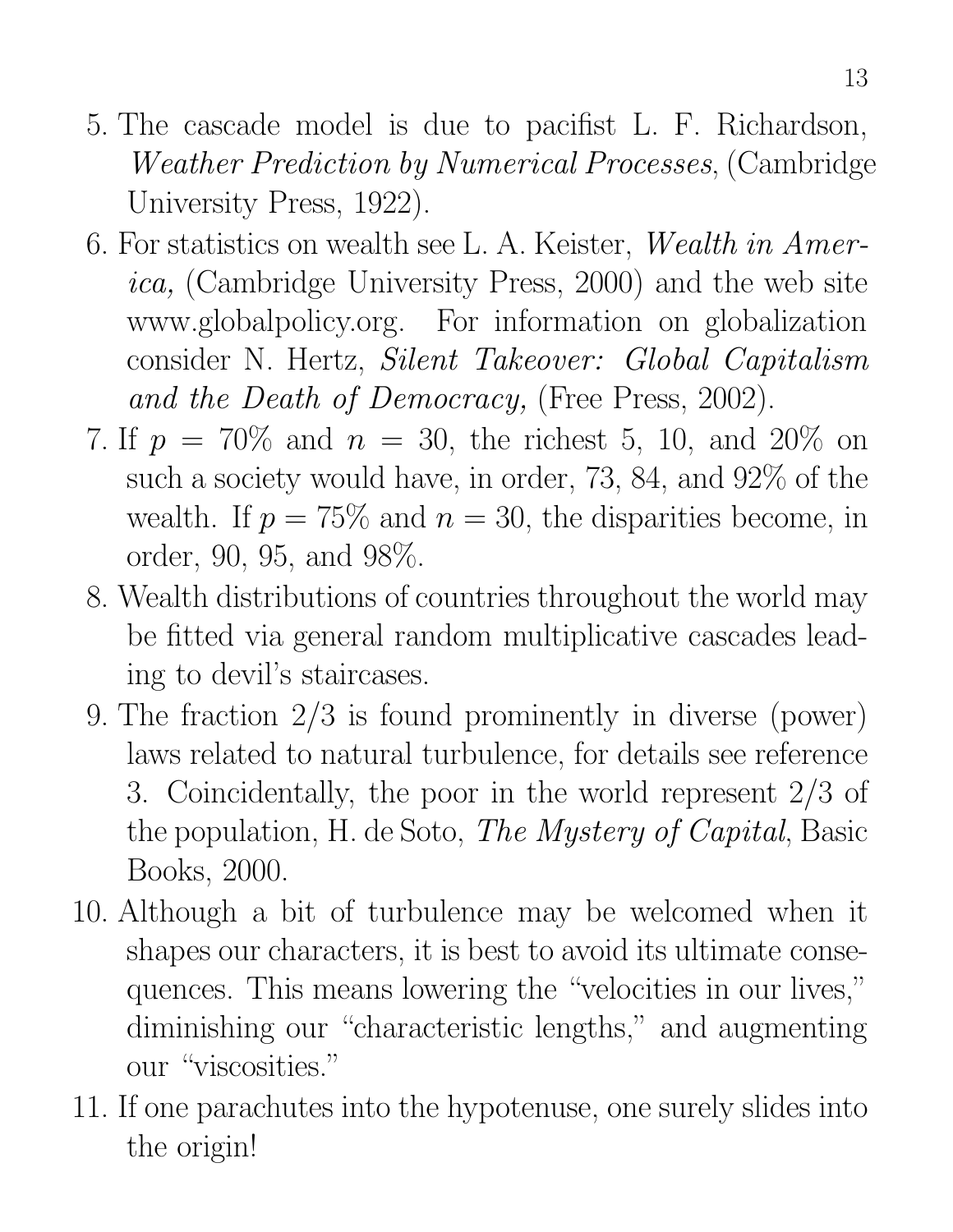#### **THE HYPOTENUSE**

*(Carlos E. Puente)*

*By the wisdom of science simply divides the air, to dissipate all its heat coding a subtle cascade.*

*Turbulence is selfish game for it scatters the whole, and its sequence is a frame for the options of the soul.*

Two options before us two pathways ahead, the one is the longest the other straight.

We journey directly or go by the legs, we follow intently or end up in pain.

By walking the flatness or hiking the spikes, we travel in lightness or take serious frights.

The incentive is unity and the call proportion, the key is forgiveness and the goal true notion. In wandering wickedness there is never a fruit, but in ample humbleness one encounters the root.

**There is no excuse, let's practice fair game: it's by the hypotenuse or else by the legs.**

**There is no solution but walking straight: the spikes of disorder insinuate the way. (2)**

There is a best pathway: the palpably smooth.

#### **It's by the hypotenuse and walking in truth.**

There is one solution, I tell you the truth.

#### **It's by the hypotenuse and walking in truth.**

For any other pathway will lead us astray.

**It's by the hypotenuse, there is no other way.**